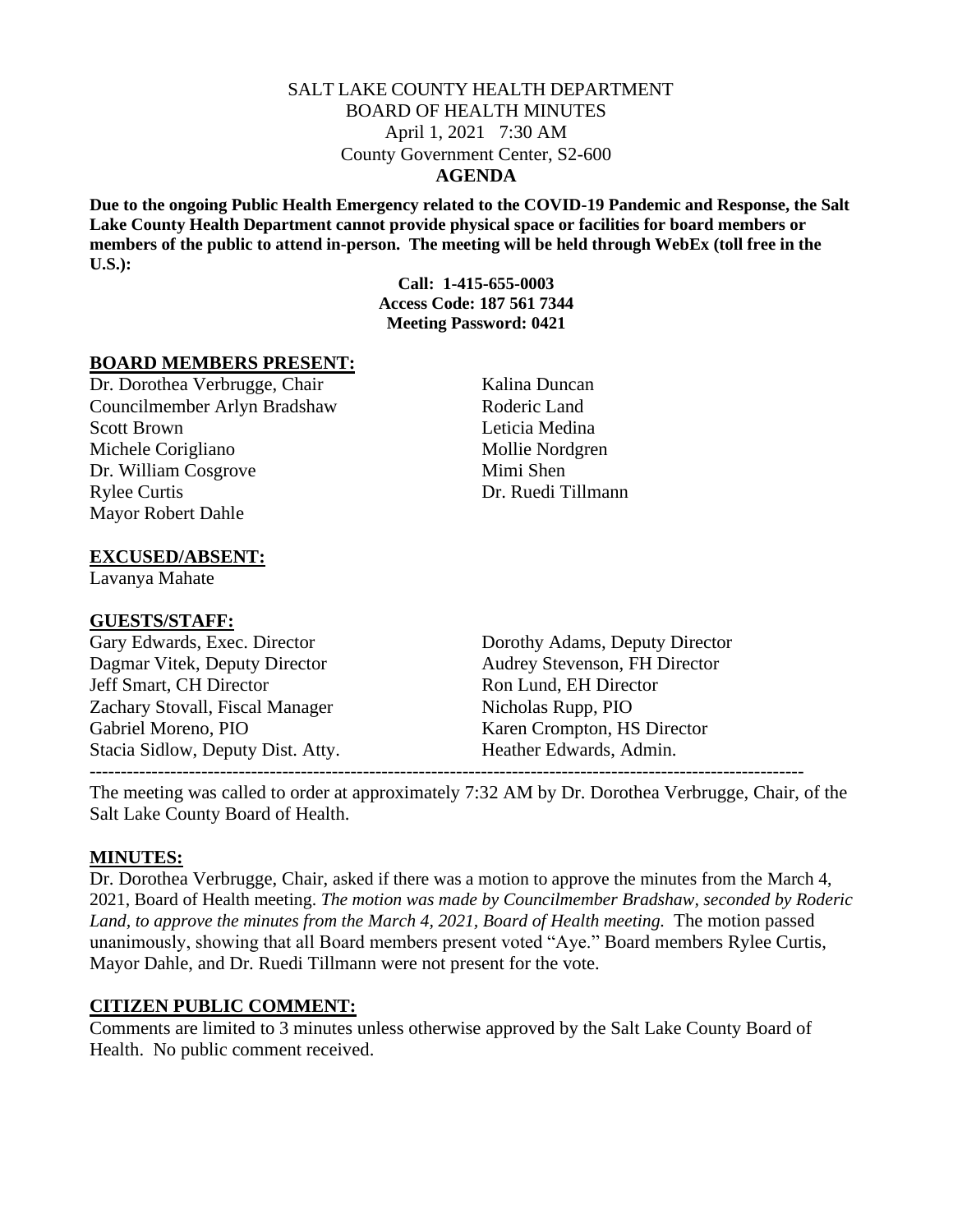Board of Health Minutes April 1, 2021 Page 2

## **CHAIR'S REPORT:**

*Health Department Executive Director Recruitment*

Dr. Verbrugge informed Board members that she will be providing an update regarding the recruitment for the Executive Director later in the meeting.

# **DIRECTOR***'***S REPORT:**

### *Applus Technology Emission Software Update*

Gary informed Board members that Applus Technologies, who provide the vehicle emission testing software, is currently experiencing some technical difficulties and emission stations are not able to perform emission tests. The company reported the issue to local media and are working to resolve the issue.

## *Tobacco Funding Update*

Gary informed Board members that it has been reported the revenue related to the e-cigarette tax that went into effect July 1 is lower than anticipated and the state will be imposing a one-time cut in the allocated program funds. The department is seeing about \$1,000,000 in budget cuts due to this tax shortfall and has prepared revisions to the budget based on anticipated under expend.

## *HB365, State Agency Realignment Update*

Gary informed Board members that with the passing of HB365, *State Agency Realignment*, he is participating on a committee with the state health department to review what the realignment means and the potential concerns for public health. This is the bill that combines the Utah Department of Health and the Utah Department of Human Services into one agency. The committee will be reporting to the legislative interim committees over the next several months to prepare the new agency, which will begin July 1, 2022.

# **LEGISLATIVE UPDATE:**

Gary distributed and reviewed a list of legislative bills/titles of interest to the department. Bills included:

- H.B. 12, *Deceased Voter Amendments*; Rep. Winder
- H.B. 13, *School and Child Care Center Water Testing Requirements,* Rep. Handy
- H.B. 93, *Youth Suicide Prevention Program Amendments,* Rep. King
- H.B. 94, *Microenterprise Home Kitchen Amendments,* Rep. Watkins
- H.B.117, *Vaccine Reporting Requirements,* Rep. Ward
- H.B. 126, *Licensing Amendments,* Rep. Brammer
- H.B. 132, *Sanitation Amendments,* Rep. Ballard
- H.B. 148, *Alcohol Education Amendments,* Rep. Stenquist
- H.B. 149, *Health Care Amendments,* Rep. Ward
- H.B. 194, *Diabetes Prevention Program*, Rep. Harrison
- H.B. 233, *Education Immunization Modifications*, Rep. Strong
- H.B. 266, *Cosmetology Amendments,* Rep. Pierucci
- H.B. 294, *Pandemic Emergency Health Coordinating Council,* Rep. Ray
- H.B. 365, *State Agency Realignment,* Rep. Welton
- S.B. 93, *Emissions Test Amendments,* Sen. Mayne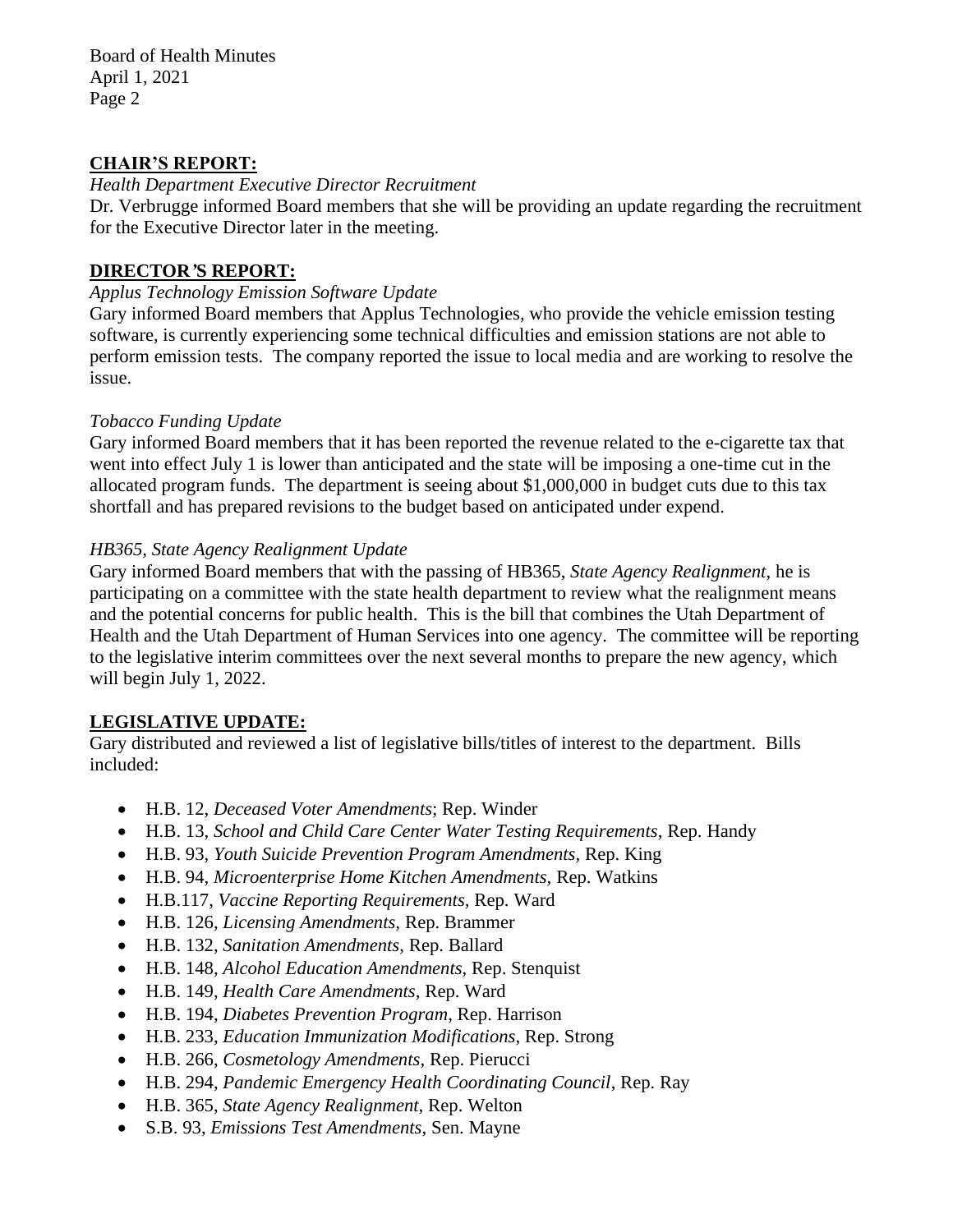Board of Health Minutes April 1, 2021 Page 3

- S.B 134, *Tobacco Regulation Amendments,* Sen. Bramble
- S.B. 146, *Emissions Testing Amendments,* Sen. Bramble
- S.B. 187, *Local Education Agency Policies Amendments,* Sen. Winterton
- S.B. 189, *Tobacco Retailer Amendments,* Sen. Vickers
- S,B. 195, *Emergency Response Amendments,* Sen. Vickers
- S.B. 212, *Health Departments Review Task Force,* Sen. Anderegg
- H.C.R 6, *Concurrent Resolution Recognizing COVID-19 Efforts*; Rep. Ward

Gary informed the Board that with the passage of H.B. 294, the state legislature outlined three thresholds that need to be met for all COVID mitigation efforts to end; 14-day case rate is less than 191 per 100,00 people; 7-day average COVID-19 ICU utilization is less than 15%; and 1.6 million doses of COVID-10 vaccine have been allocated to the state. Currently the state has met two of the three thresholds. The legislation also outlines that on April 10, 2021, the state mask mandate will no longer be in effect and it will be left up to local government to enact a mask mandate individually. Gary informed board members that the department continues to monitor the number of cases and hospitalization rates in Salt Lake County and is focusing on increasing vaccination efforts. Councilmember Bradshaw stated that the County Council needs to approve any public health orders moving forward and have a hold for a special meeting on April 9, if there is a need to enact a mask mandate for the county.

For more detailed information, please see a hardcopy of the handout included in the Board of Health meeting folder.

# **UPDATE ON SEARCH FOR EXECUTIVE DIRECTOR:**

Dr. Verbrugge, Chair, reviewed where the Board committee is in the search for an Executive Director to replace Gary when he retires in July, and stated that the Board is responsible for recommending a candidate and the County Mayor is responsible for ratifying the nomination. The Board interview committee was selected and included Dr. Verbrugge, Kalina Duncan, Scott Brown, Karen Crompton, Human Services Director, Erin Litvack and Mayor Wilson, Mayor's Office, and six candidates were selected for first interviews that were completed the week of March 14. This committee has selected the top three candidates that will participate in a second interview with Dr. Verbrugge, Councilmember Bradshaw, Dr. William Cosgrove, Erin Litvack, and Mayor Wilson the week of April 5. Once these interviews are done the Board committee will bring the three candidates to the full Board for a special meeting to be held on April 13, 2021. Dr. Verbrugge will be sending out candidate information, including resumes, prior to the special meeting, and each Board member will be asked to sign a confidentiality agreement prior to receiving the candidate information.

# **COVID-19 UPDATE:**

Dr. Dagmar Vitek, Deputy Director, informed Board members that nationally cases are increasing by 10% over the past seven days as variant strains move from the east to the west coast. She stated that the department is seeing cases decrease from 19% to 9% over the past week. Dr. Vitek stated that the department is watching virus indicators closely related to the state transmission index, HB294 thresholds, and CDC indicators, and the department continues to investigate variant cases that are in the population, with several cases being investigated in the county. She stated that 81% of the population 70 years of age and older have received their first dose of COVID vaccine, with 70% of that population being fully vaccinated.